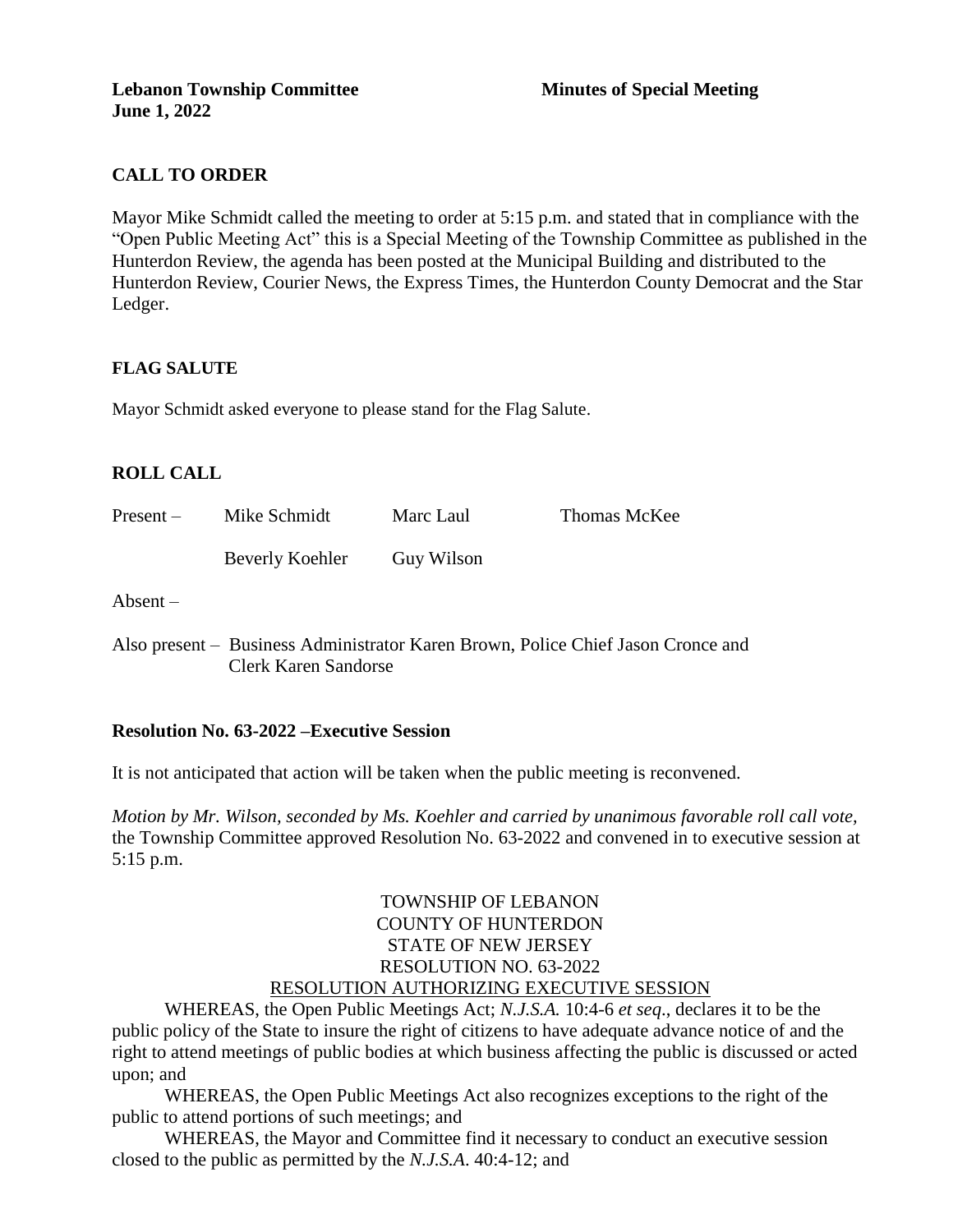LTCM 06/01/2022 Page 2 of 3

WHEREAS, the Mayor and Committee will reconvene in public session at the conclusion of the executive session;

NOW, THEREFORE, BE IT RESOLVED by the Mayor and Committee of the Township of Lebanon, County of Hunterdon, State of New Jersey that they will conduct an executive session to discuss the following topic(s) as permitted by *N.J.S.A*. 40:4-12:

A matter which Federal Law, State Statute or Rule of Court requires be kept confidential or excluded from discussion in public (Provision relied upon:

 $\qquad \qquad ; \qquad$ 

A matter where the release of information would impair a right to receive funds from the federal government;

A matter whose disclosure would constitute an unwarranted invasion of individual privacy; A collective bargaining agreement, or the terms and conditions thereof;

A matter involving the purpose, lease or acquisition of real property with public funds, the setting of bank rates or investment of public funds where it could adversely affect the public interest if discussion of such matters were disclosed;

Tactics and techniques utilized in protecting the safety and property of the public provided that their disclosure could impair such protection;

\_\_\_\_\_\_Investigations of violations or possible violations of the law;

Pending or anticipated litigation or contract negotiation in which the public body is or may become a party; (The general nature of the litigation or contract negotiations is): The public disclosure of such information at this time would have a potentially negative impact on the municipality's position in the litigation or negotiation; therefore this information will be withheld until such time as the matter is concluded or the potential for negative impact no longer exists.)

 Matters falling within the attorney-client privilege, to the extent that confidentiality is required in order for the attorney to exercise his or her ethical duties as a lawyer; (The general nature of the matter is: OR the public disclosure of such information at this time would have a potentially negative impact on the municipality's position with respect to the matter being discussed; therefore this information will be withheld until such time as the matter is concluded or the potential for negative impact no longer exists.*)*;

 X Matters involving the employment, appointment, termination of employment, terms and conditions of employment, evaluation of the performance, promotion or disciplining of any specific prospective or current public officer or employee of the public body, where all individual employees or appointees whose rights could be adversely affected have not requested in writing that the matter(s) be discussed at a public meeting; (The employee(s) and/or general nature of discussion is: **Police Officer Candidate Interviews** And whereas the public disclosure of such information at this time would violate the employee(s) privacy rights; therefore this information will be withheld until such time as the matter is concluded or the threat to privacy rights no longer exists

\_\_\_\_\_\_Deliberation occurring after a public hearing that may result in the imposition of a specific civil penalty or loss of a license or permit;

BE IT FURTHER RESOLVED that the Mayor and Committee hereby declare that their discussion of the subject(s) identified above may be made public at a time when the Township Attorney advises them that the disclosure of the discussion will not detrimentally affect any right, interest or duty of the Township or any other entity with respect to said discussion.

BE IT FURTHER RESOLVED that the Mayor and Committee, for the reasons set forth above, hereby declare that the public is excluded from the portion of the meeting during which the above discussion shall take place.